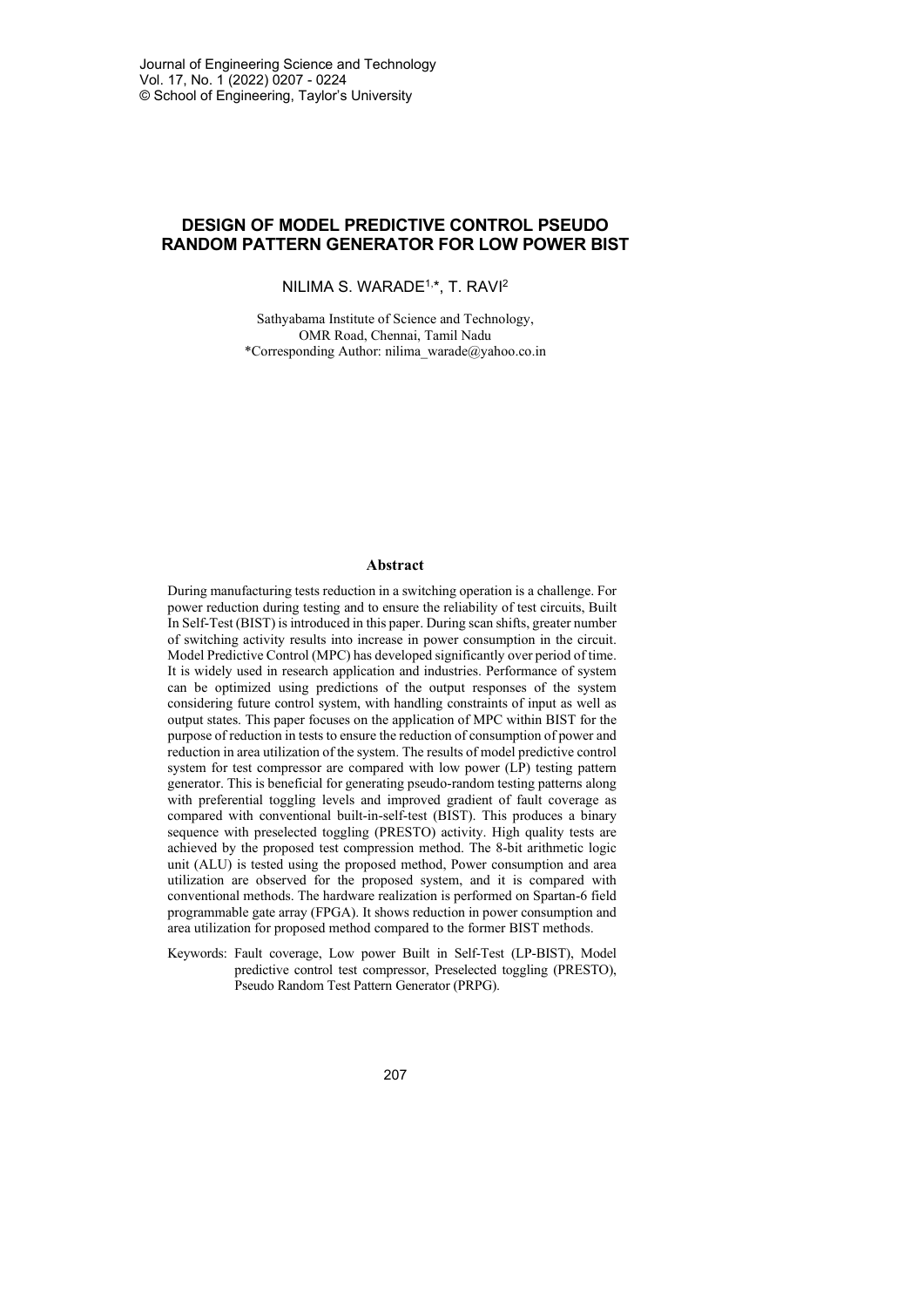### **1.Introduction**

Power reduction is the major challenge in manufacturing test of VLSI circuits. To reduce power dissipation during testing, the scan testing is widely used due to its economic feasibility, reliability and efficiency. In the scan-based test operations, there is high data activity in a circuit under consideration. Therefore, circuit dissipates more power than it was designed. Reducing switching activity tends to decrease power dissipation [1].

Design tool for testability (DFT) which consists of IC design methodologies is used for enhancing testability feature to the hardware of product design. DFT also consists of test compression methods. Hence, it is used for developing reliable and high-quality semiconductor products. The test pattern generator with pre-decided toggling level is studied to reduce the test patterns and thus reduction in the power consumption by Filipek et al. [2]. In PRESTO generator due to loading of scan chains with various pattern, there are low transition numbers, significantly reduces power dissipation. This helps for automated adoption of its system in a way that the output test patterns are as per the requirement and in line with user defined switching rates [3].

A PRPG for LP BIST applications with a model based predictive control for test compression is being proposed in this paper. The random patterns developed with the help of linear feedback shift register (LFSR) are feed to the design under test (DUT). The result of circuit under test is compared with stored responses of DUT. If they are equal for certain operation of DUT, then the testing for other operations which are dependent on first operations are not needed. Hence it can be skipped. This method reduces test time and hence causes reduction in power consumption. 8-bit ALU is the circuit under test. It is tested with PRESTO, fully operational PRESTO, LP-decompressor and proposed Model based Predictive Control method. Output of the experiment shows that power consumption and area utilization is less for model based predictive control for test compression method than the remaining methods. Reduction in power consumption and testing time can cause improvement in performance of BIST, which is a DFT technique. The advantage of the same would be that the testing will be time and cost efficient and easier for the user. This BIST (as shown in Fig. 1) concept is versatile and can be used for any kind of circuit, therefore its uses may change as per the variety of product.

Model Predictive Control (MPC) has developed significantly over period of time. It is widely used in research application and within industries. Performance of system can be optimized using predictions of the output responses of the system with considering some future control system, with handling constraints of input as well as output states. In this paper, we worked for an introduction to the application of MPC within BIST for the purpose of reduction in tests to decrease the power consumption and area utilization of system.

To perform certain testing with more on-chip test circuits, BIST can be used, that will eliminate the requirement of high-end testers. BIST is an effective tool for the testing of certain very critical circuits which does not have direct linkages like embedded memories. Subsequently, the most advanced testing methods may be inadequate for the fastest chip. Major advantages of implementing BIST are: 1) Economical testing method because external testing using an automatic test equipment (ATE) will not be required; 2) Better fault coverage; 3) Shorter test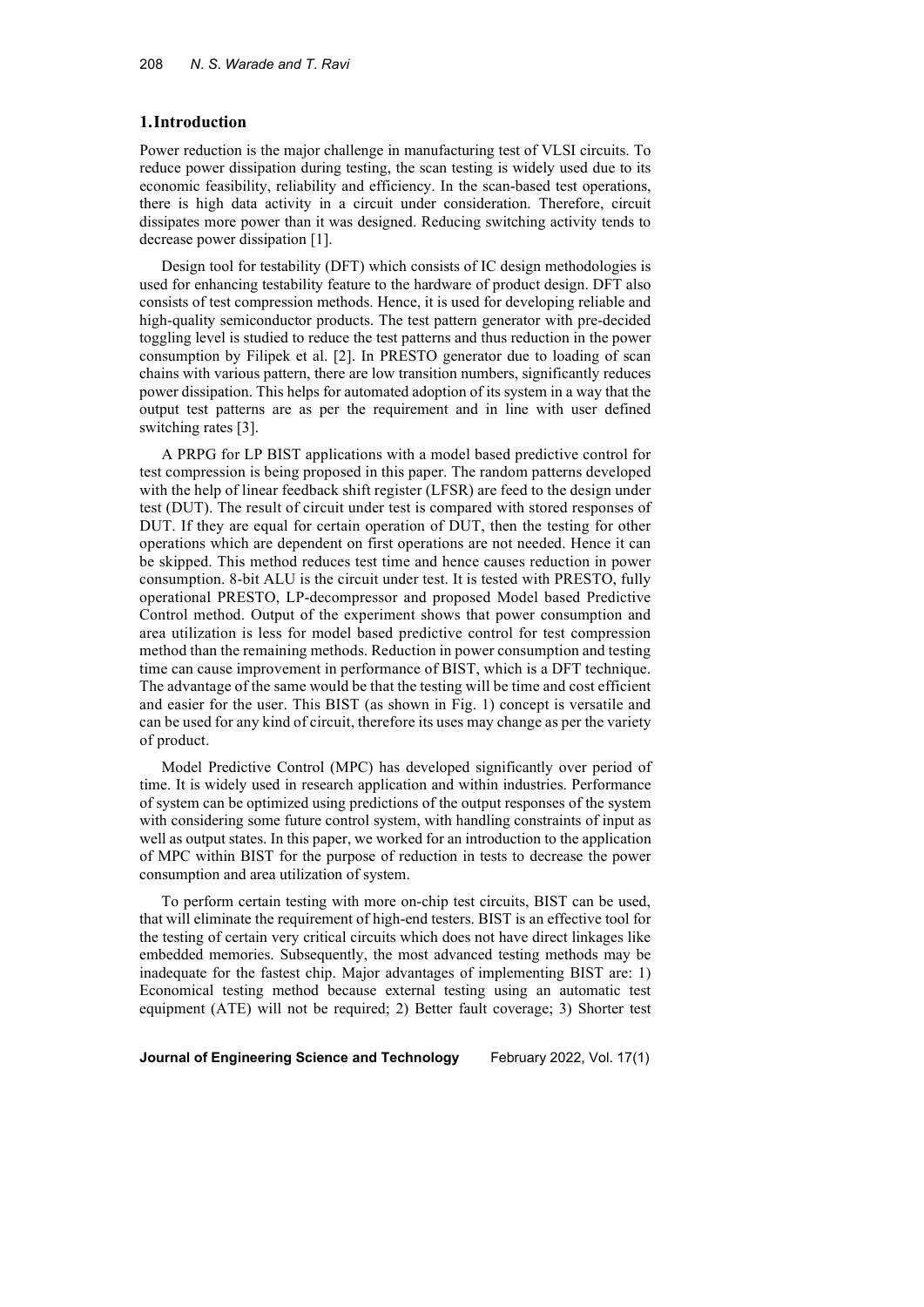times if it is designed to test circuits in parallel; 4) Easy to handle troubleshooting by the customer; and 5) Easy to perform tests onsite. Consumer may test the chips before and after the mounting. BIST is used for online testing of the memory parts and logic of the system.

In developing a BIST technology there are four primary parameters that need to be considered: (1) Fault Coverage, (2) Test set size, (3) Hardware overhead, (4) Performance overhead. (1) Fault Coverage: Fraction of faults that are exposed by the test patterns which are generated by pattern generator. (2) Test set size: The larger the test sets the high the fault coverage. (3) Hardware overhead: This is the extra hardware required for BIST. (4) Performance overhead: This is the result of the BIST circuit on the efficiency of the DUT like the worst-case path delays. The benefits of BIST are reducing maintenance and testing cost as compared to ATPG. BIST can test many circuits when connected in parallel. It takes less time for test application and can test at functional system speed. BIST does not need any expensive test equipment; it tests the circuit during operation. BIST provides a high-speed testing and supports concurrent testing. Although there is a limitation of BIST like area overhead, Pin overhead, Performance overhead, Yield loss, increased time and design effort, increased BIST hardware complexity.



**Fig. 1. Basic architecture of BIST.**

# **1.1. Objective of the study:**

The objective of the research work is to design a model predictive control pseudo random pattern generator for consuming power using BIST.

### **1.2. Research question:**

Reduction of power consumption of a circuit while testing different power generation possibilities to be checked using Build-in-Self-Test.

### **1.3. Gap identified:**

While designing a chip, it requires long test pattern generation and test application times. Therefore, there is increasing difficulties in performing at speed testing using automatic test equipment. This has led to problem of testability insertions which consumes more power and hence testing efficiency adversely affected. Hence to reduce the testing power, the proposed research work is being studied.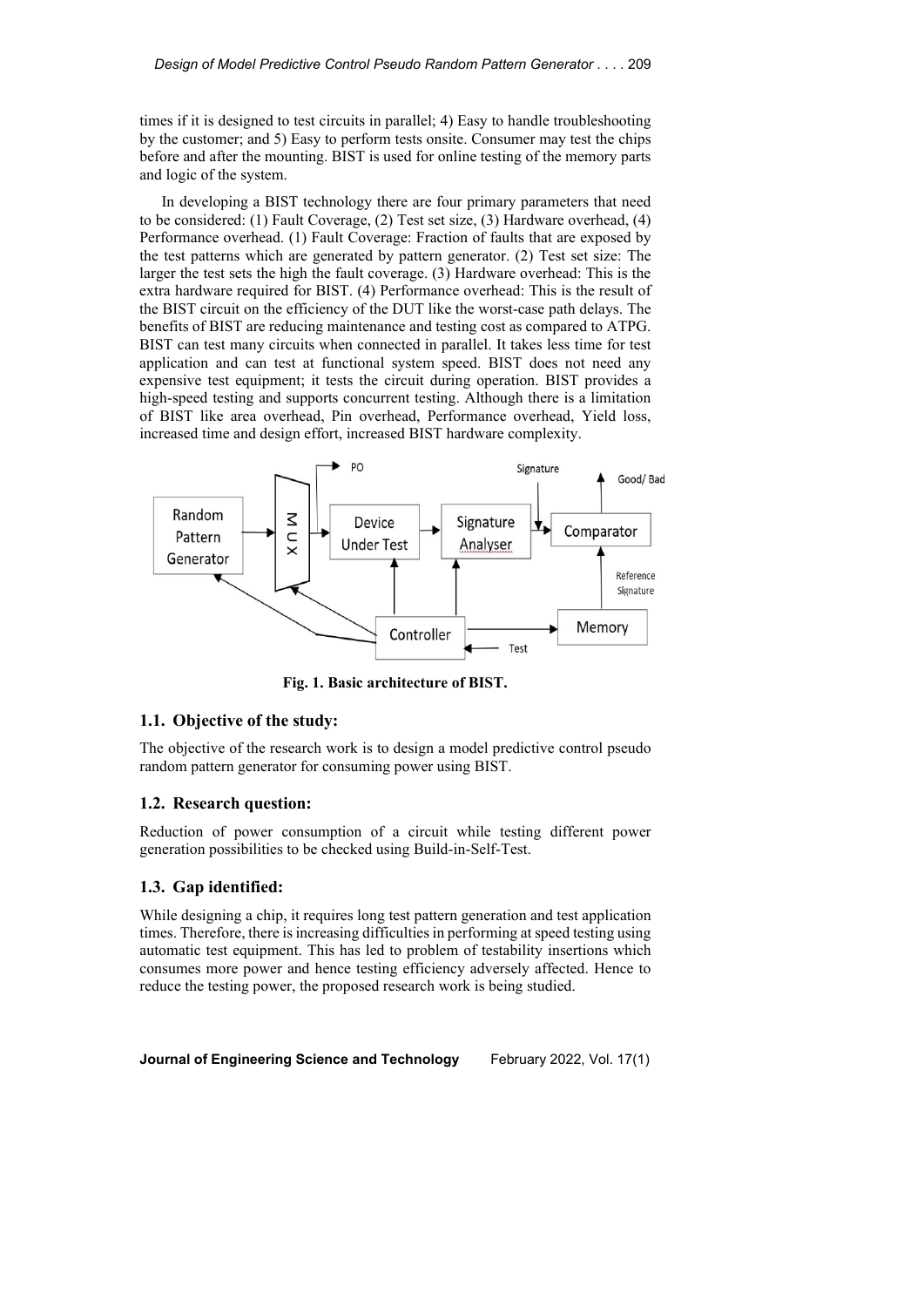#### **2. Literature Survey**

Hatterjee and Pradhan [4] proposed design methodology for a pattern generator developed for on-chip BIST. This pattern generator consists of GLFSR which was under consideration as PRPG and logic, to synchronize the outputs of the PRPG. Using less test pattern along with small area overhead, combinational logic block may be designed to achieve single stuck at fault coverage. Kim et al. [5] introduced a new low strength constructed built in self-test using TPG method. The method makes use of mux and transition monitoring window block. With the use of LFSR satisfy pseudorandom Gaussian distribution, transitions of random pattern are generated. These transitions are replaced by k values derived by means of distribution of TMW. This technique is useful to minimize transitions up to 60%. Li et al. [6] proposed a hybrid BIST approach that extracts the deterministic check patterns. These extracted sequences are saved on-chip. Cluster evaluation is used for sequence extraction, encode deterministic patterns of the stored sequences. Experiments for the ISCAS-89 benchmark circuits show that the strategy proposed often needs much less storage on chip and test information extent than different latest BIST methods.

Due to power droop, signal transitions of the circuit under test are delayed during testing. Sreelakshmi and Reddy [7] focused on weighted pseudorandom test pattern generation for the technique LP-BIST. The signal transitions of the CUT may slow down because of PD during shift and capture phases. Author has proposed other approaches to reduce PD using scan based logic by generating LP-LFSR. With the proposed technique test data is reduced. In this paper, Sarkar and Pradhan [8] has proposed an approach based on Genetic Algorithm. With the proposed approach authors have focused on do not care filling and reordering of test data using benchmark circuits. They have integrated two methods, X-filling and ordering of test patterns for minimizing the power. The authors have achieved 66.36% of power reduction in test patterns. Another approach proposed by Nagma et al. [9] highlights on designing built-in self-test (BIST) for detection of design for fault and fault diagnosis of SRAM. This approach is based on field-programmable gate arrays (FPGAs) concept. Authors have targeted on various faults detection in look up tables. Test vectors are considered as LFSR seeds via fixing a device. The solution space of the linear equations can be considerably large. The proposed approach takes benefit of this solution area to locate seeds which may be effectively encoded by using a statistical code. Different architectures for imposing LFSR reseeding and seed compression are described.

A new scheme for lossless test vector compression that uses LFSR reseeding and coding by statistical method can be done in effective way as researched by Krishna and Touba [10]. Abu-Issa and Quigley [11] presented modified LFSR by using a bit-swapping technique by decrease the count of transitions at the inputs of the CUT by 25%. Final experimental output on ISCAS'85 and 89 benchmark circuits reduce maximum power reduction 45% during test. It has also been mentioned that the proposed design can be amalgamated with other methods to achieve a considerable power reduction up to 63%. A technique, i.e., Random single input change (RSIC) test generation is studied by Girard. It implies high level of defect coverage for low power BIST circuit. Parallel implementation of BIST is done and analysed for RSIC generator [12].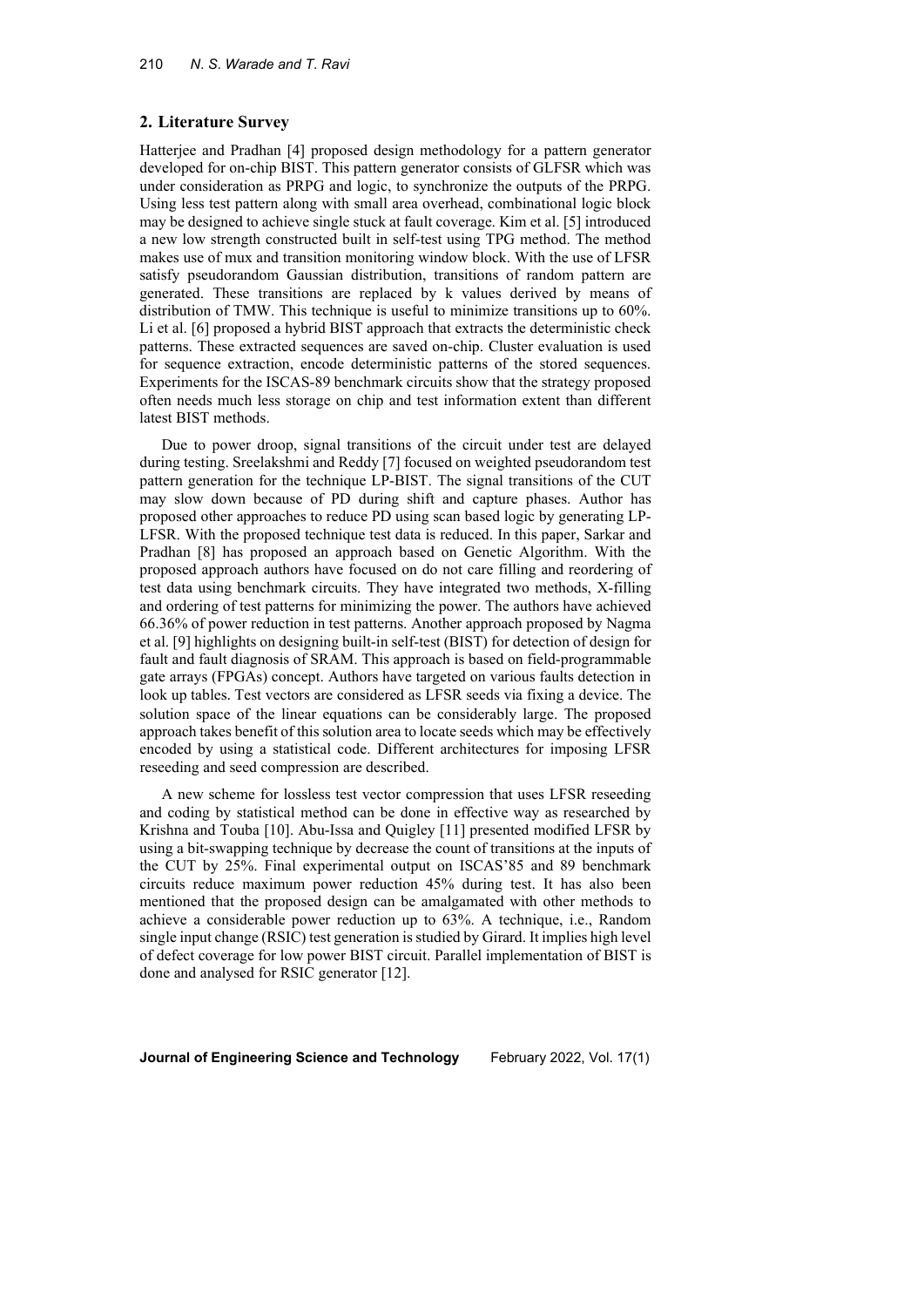Power reductions can be bought by using micro-controller which reduces toggling quotes when feeding the scan chains, that motives low toggling activity. It reduces Power dissipation and voltage drop. Systems like STUMPS that developed for scanbased build in self-test are analysed. The peak power consuming nodes, modules and designs are revised for getting logic for scan path activity during shifting for power consumption. Deterministic judgment BIST (DLBIST) check method combines the advantages of deterministic external checking and pseudorandom LBIST. DLBIST synthesis method has complexity in computation and memory. Algorithms are tested on industrial designs for maximum 2M gates [13]. Binary decision diagrams are utilised for functional representation resultsinto significant impetusto algebraic CAD techniques. Gate level ATPGs are generated using OBDDs [14]. Hybrid approach is used for testing of data compression scheme, that amalgamated external testing and Built In Logic Test. This approach is based on weighted pseudorandom testing. To store the weights efficiently, two methods are proposed [15]. A modified method for generation of on-chip test pattern is studied. Test patterns are generated by LFSR like PRPG. It is useful to achieve desired fault coverage. Mapping Logic is used to decode the sets of patterns. Combinational mapping logic is placed between PSPR and the circuit under test (CUT). This method decreases the test length which is essential for fault coverage by considering magnitude orders compared using LFSR [16].

To reduce toggling activity of CUT, it was proposed by Girard et al. [17] using test vector inhibiting technique. It helps to reduce switching activity hence reduces power consumption. Vector inhibiting and reseeding techniques are combined to deal with hard-to-test circuit that contains pseudo random resistant faults. These methods help to reduce power consumption during test and help to achieve high fault coverage. A new method referred to as low power test per clock BIST take a look at pattern generator. It helps to decrease switching activity during the check operation. Clock device is modified in this approach to take a look at pattern generation and clock free feeding for TPGs [18].

From the above discussion, it is clear that no one has worked on Model Predictive Control technique for power reduction. Most of the work is based on the benchmark circuits. Using FPGA, the optimum speed on digital data is acquired by Mulani and Mane [19, 20]. Girad et al. [21] proposed a reduction in switching activity while testing using modified clock scheme. While testing, to reduce arithmetic computations, lossy or lossless compression technique is required. Mulani and Mane [22] proposed techniques for image configuration. Fault detection on low power memory BIST is configured by CLBs in FPGAs by Nagama et al. for weighted pseudorandom test pattern generator [23]. Whereas we have implemented Model Predictive Control technique which reduces power by 110.64 mw.

## **3. Implementation of PRESTO generator**

PRESTO generator includes n-bit PRPG which has a LFSR or ring generator which is shown in Fig. 2. The output of PSPR is linked to n-bit hold latches, these hold latches are eventually controlled by n–bit switch control register. The output of holdlatches is linked to phase shifter. Once the input of hold-latch is activated, the data is feed to toggle and when input is disabled, the said data is saved. Therefore, it gives constant value to phase-shifter. The output of phase-shifter is derived from outputs of XOR, which consist of three different hold latches. Only disabled hold latches drive the equivalent phase-shifter output. Then the register of toggle control controls the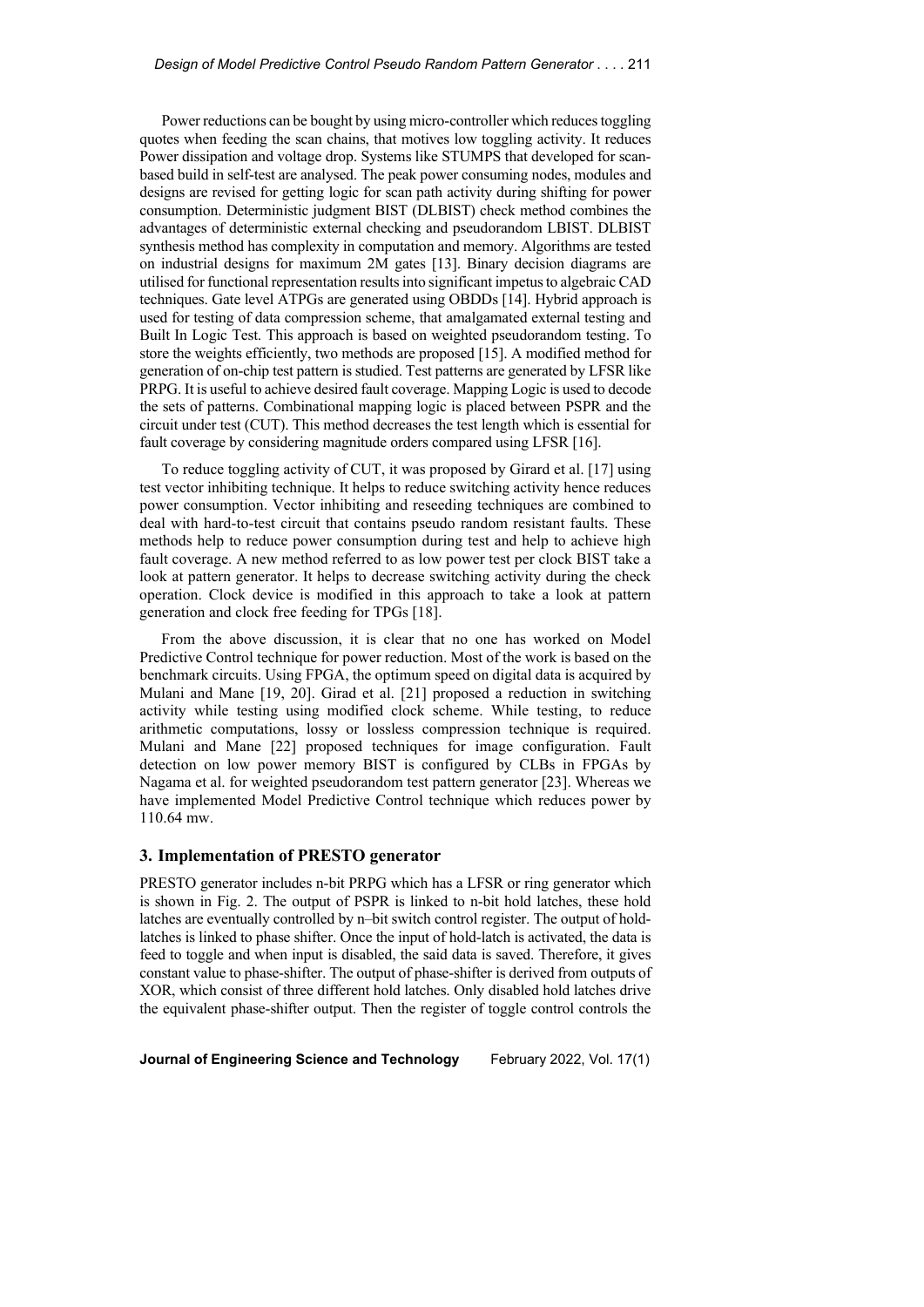hold latches which consist of '0' and '1'. When the value is '1', data can be observed from PSPR to phase shifter. The fraction reveals the scan toggling activity. The content of shift register is reloaded once per pattern to the control register.

Signals are created in an efficient systematised probabilistic fashion, by inserting into the shift register with the help of using the original PRPG with a set of weights which are programmable. These weights are decided by four AND gates developed in a probabilistic fashion by using the original pseudo random pattern generator with the said set of weights. These weights are decided by four AND gates. These gates produce '1's with a probability of 0.5 and afterwards with recurrent multiplication of 0.5 and so on. The OR gate does allow calculating probabilities extended the powers of 2. Switching register with the 4 bit is utilised to select a level of toggling as defined by the user. The AND gates are activated but Toggling register and that selects the level of switching. The switching code, i.e., 0000 is detected by 4-input NOR gates that is used to switched-off the Power functionality.

The switching level selector ensures stable content of a controlled register in context of 1s it carries, while working in the weighted random mode. The same percentage of scan chains will remain stable in the Low Power mode in spite of a set of low toggling chains that keeps switching from one to another test pattern. Hence it corresponds to a specific level of toggling. In the desired 15 different switching codes, the toggling granularity provides the solution too rough.



**Fig. 2. Block diagram of PRESTO generator.**

The toggling code defines probability to feed "1" into the shift register. Toggling codes and its related probability to feed "1" is given in Table 1.

The algorithm adopted for selecting switching code is:

- (i) Considering toggling code as *m* (*m*= 1, 2, 3, 4….15), probability of feeding "1" s in the shift register is *Pm*. *P*1 = 0.5 and *P*2 = 0.25.
- (ii) The time period of hold-duty cycle is  $hm = \text{tm} = \frac{1}{Pm}$
- (iii) If '*n*' is considered as a size of PRPG,

In control register, the number of '1's would be  $nm = pm * n$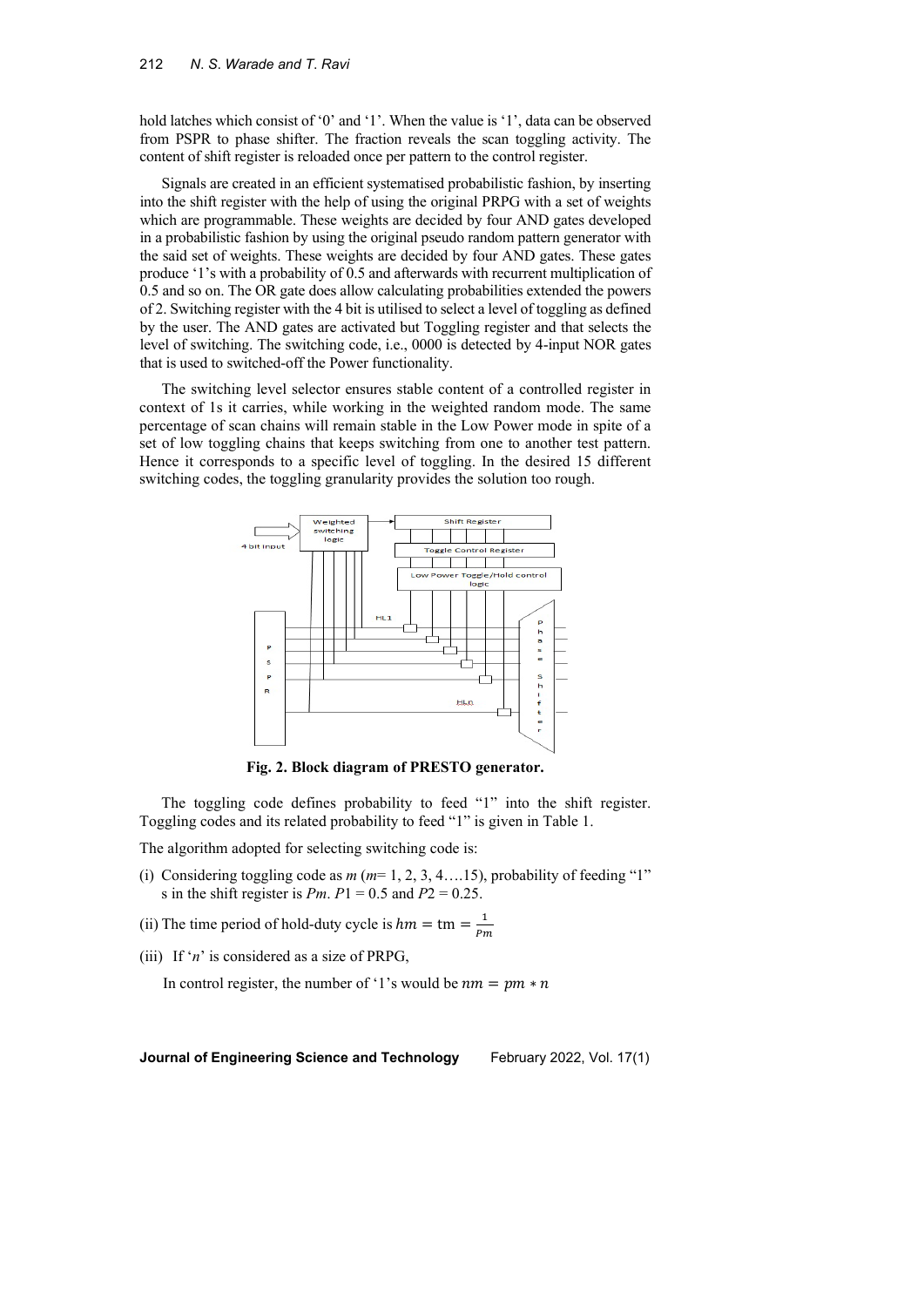- (iv) Finding average count of scan chain (*am*): 1000 n bit random combinations with nm which is generated to get the count of active scan chains in each and every case and am is averaged over 1000 samples.
- (v) The required level of toggling is T % and S is total number of scan chains, the Resultant number of active scan chains:  $A = (T * \frac{S}{50})$ .
- (vi) Additional scan chains may be disabled by determining  $dm = am A$
- (vii) If '*L*' is the scan chain length. In an active scan chains, the value of *dm* is changed into the number of corresponding cells.

 $(hm + tm) * r = L$  $r = \frac{nm}{tm}$  $r = \left(\frac{am}{A}\right) - 1$ 

where  $r = No$ . of hold-duty cycle

 $dm * L = (am - A) * L = am * hm * r$ 

- (viii)To find the best matching Ratio '*r*' is calculated for each value of *hm* and *tm* and theoretical value of expression  $\left(\frac{am}{A}\right) - 1$ .
- (ix) The amount of toggling hold and toggle codes which produce '*r*' with the small variation from the theoretical value are chosen from the PRESTO setup parameters.

| Table 1. Switching codes.            |                   |                                                  |  |  |
|--------------------------------------|-------------------|--------------------------------------------------|--|--|
| <b>Switching code</b><br>(hex value) | Switching<br>code | Probability to inject<br>"1" into shift register |  |  |
|                                      | 0001              | 0.5                                              |  |  |
| $\overline{2}$                       | 0010              | 0.25                                             |  |  |
| 3                                    | 0011              | 0.625                                            |  |  |
| 4                                    | 0100              | 0.125                                            |  |  |
| 5                                    | 0101              | 0.5625                                           |  |  |
| 6                                    | 0110              | 0.34375                                          |  |  |
| 7                                    | 0111              | 0.671875                                         |  |  |
| 8                                    | 1000              | 0.0625                                           |  |  |
| 9                                    | 1001              | 0.53125                                          |  |  |
| A                                    | 1010              | 0.296815                                         |  |  |
| B                                    | 1011              | 0.6484365                                        |  |  |
| C                                    | 1100              | 0.1796865                                        |  |  |
| D                                    | 1101              | 0.58984365                                       |  |  |
| E                                    | 1110              | 0.38476553                                       |  |  |
| F                                    | 1111              | 0.69238271                                       |  |  |

# **4.Fully Operational Version of PRESTO Generator**

To achieve higher flexibility in forming low toggling test patterns, there is need of modification in the basic PRESTO architecture. The alternating hold and toggle interval are derived by switching time of every test pattern. T flip flop is utilized to switch the generator between states of 0 and 1. The latches that rendered he control register needs to enter the test data shifting from PRPG to scan chains if the T flip-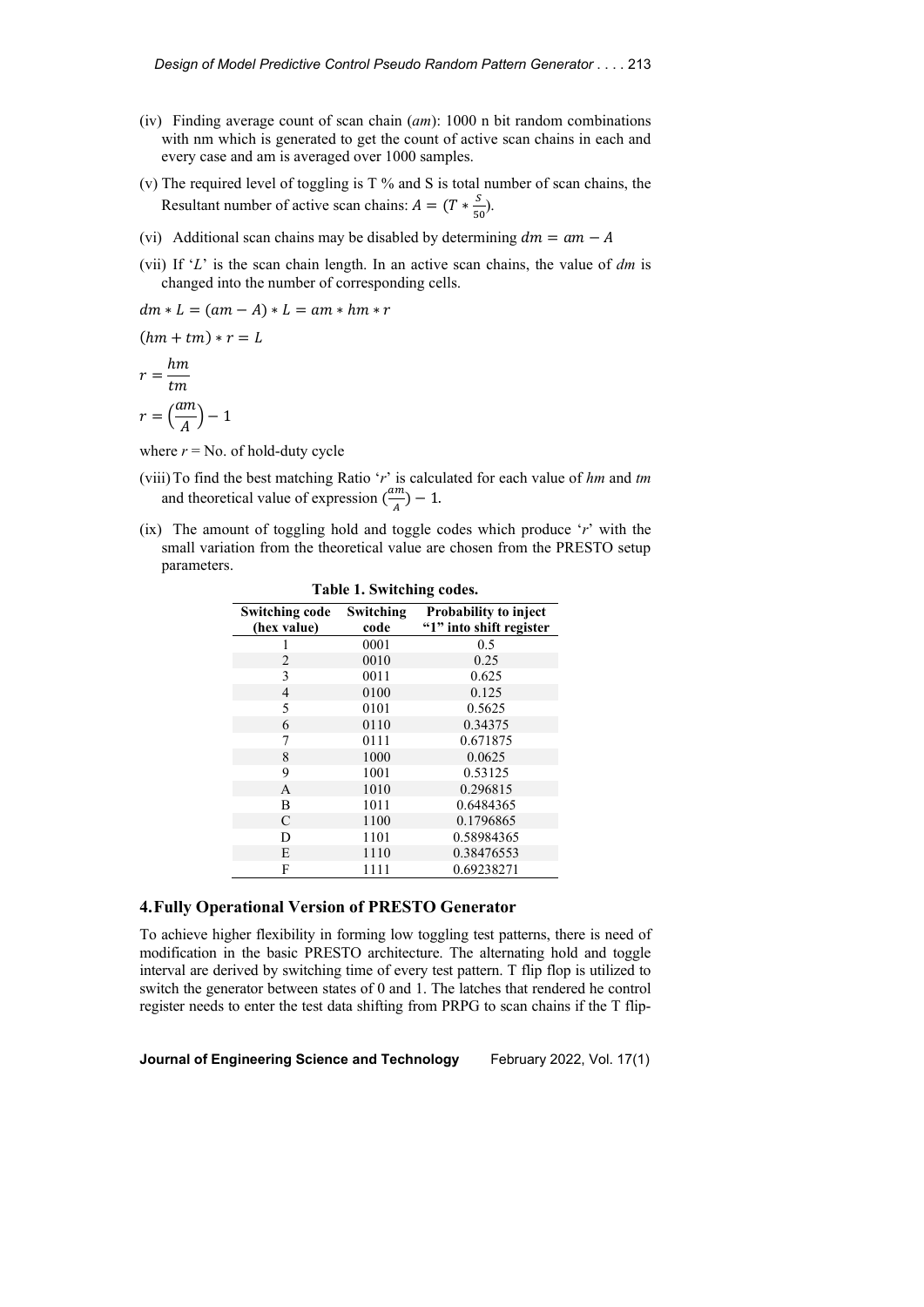flop is defined to toggle period, i.e., 1. Two more 4-bit registers are applied to maintain parameters of the mode of hold and toggle. This is used to understand for how much time the generator will be in hold or toggle mode. Four two-input multiplexers routes data from toggle and hold register which is controlled by T flip flop. The source of control data that will be used in further cycles to change toggle and hold mode of operation of the generator selected by four two-input multiplexers.

For example: The input multiplexers observe the Toggle register in the toggle mode. When the output of multiplexer is 1, the flip-flop changes from 1 to 0 or vice versa. Hence all hold latches remain stable in the last recorded state. It will remain in the same state until another 1 occurs on weighted logic output. The content of the hold register decides how long it will take to close the hold mode. The random occurrence is dependent on the content of the hold register. Figure 3 indicates the basic block diagram of the fully operational type of PRESTO.



**Fig. 3. Block diagram of fully operational version of PRESTO.**

### **5. LP-Decompressor**

While preserving original functionality to perform test data decompression, architecture is developed asindicated in the following block diagram of Low Power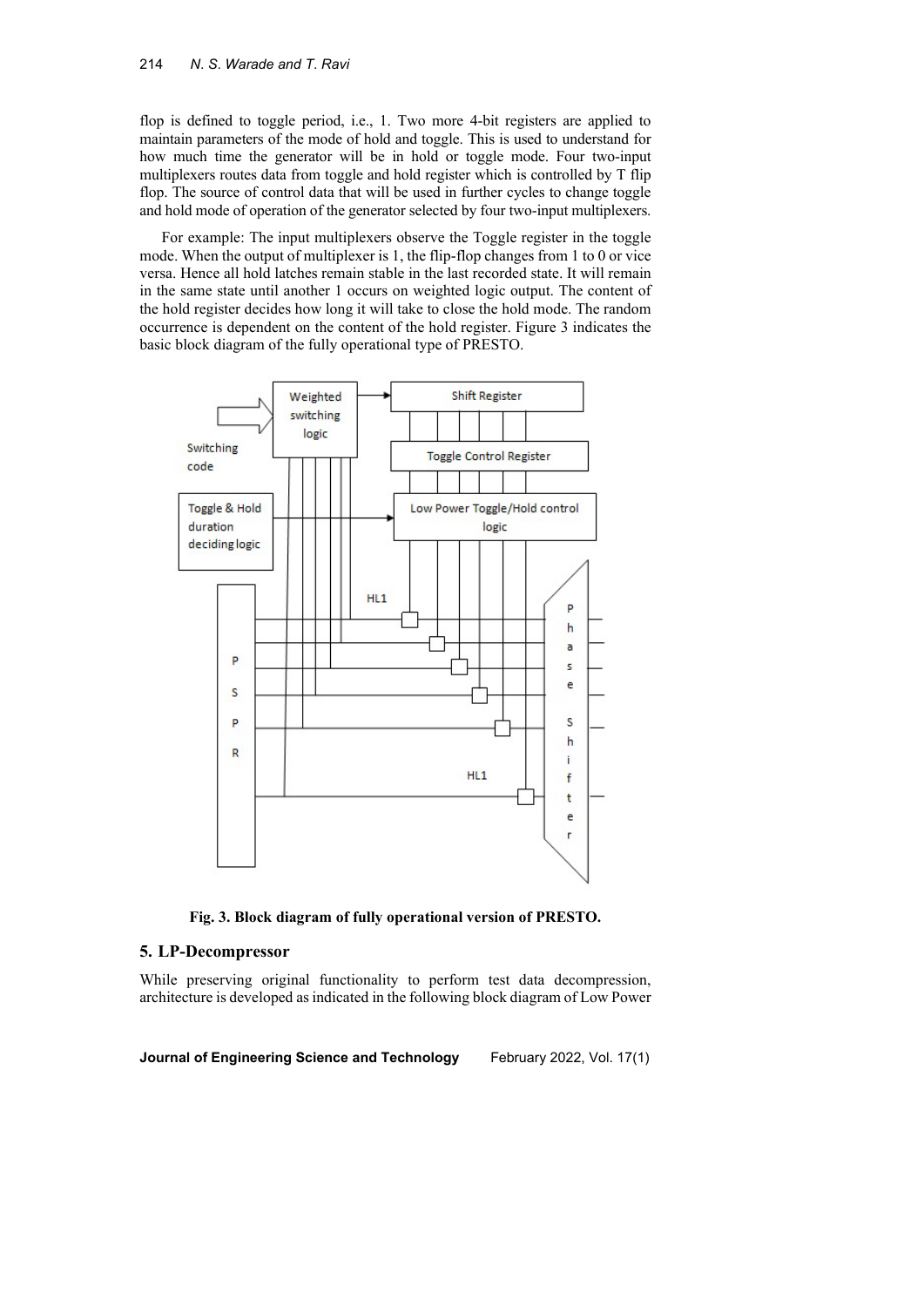de-compressor. The basic principle of de-compressor is disabling weighted logic blocks. When shift register follows the multiplexer, the content of toggle control register is chosen in systematized manner. Four-bit binary down counter determines the period of toggle and hold phase as it alternatively pre-set by toggle and hold registers. T flip flop and down counter are required to be initialized after every test pattern. The status of decompressor to operate either in the toggle mode or hold mode is dependent on initial value of the T flip flop and it determines the mode's duration. Operations of the T flip flops remains the same as the PRPG. External automatic test equipment channels which are providing inputs to the original PRPG allow implementing a continuous flow test data decompression epitome like dynamic LFSR reseeding. The entire de-compressor, the offset and the values of Toggle and Hold registers, the scan chains, value of PRPG, the switching code and the corresponding phase shifter will develop deterministic test patterns. This will have a desired level of toggling if the scan chains are balanced. The compression architecture is tightly coupled with the decompression operation. Figure 4 shows block diagram of LP decompressor.



**Fig. 4. Block diagram of LP decompressor.**

### **6. Proposed Model Predictive Control for Test Compression**

Model Predictive Control (MPC) has developed significantly over period of time. It is widely used in research application and within industries. By handling constraints of input as well as output states and using predictions of the output responses of the system with considering some future control system, the performance of system may be optimized. MPC algorithms are consists of following 3 major components: 1. a model of the controlled plant, 2. an optimizer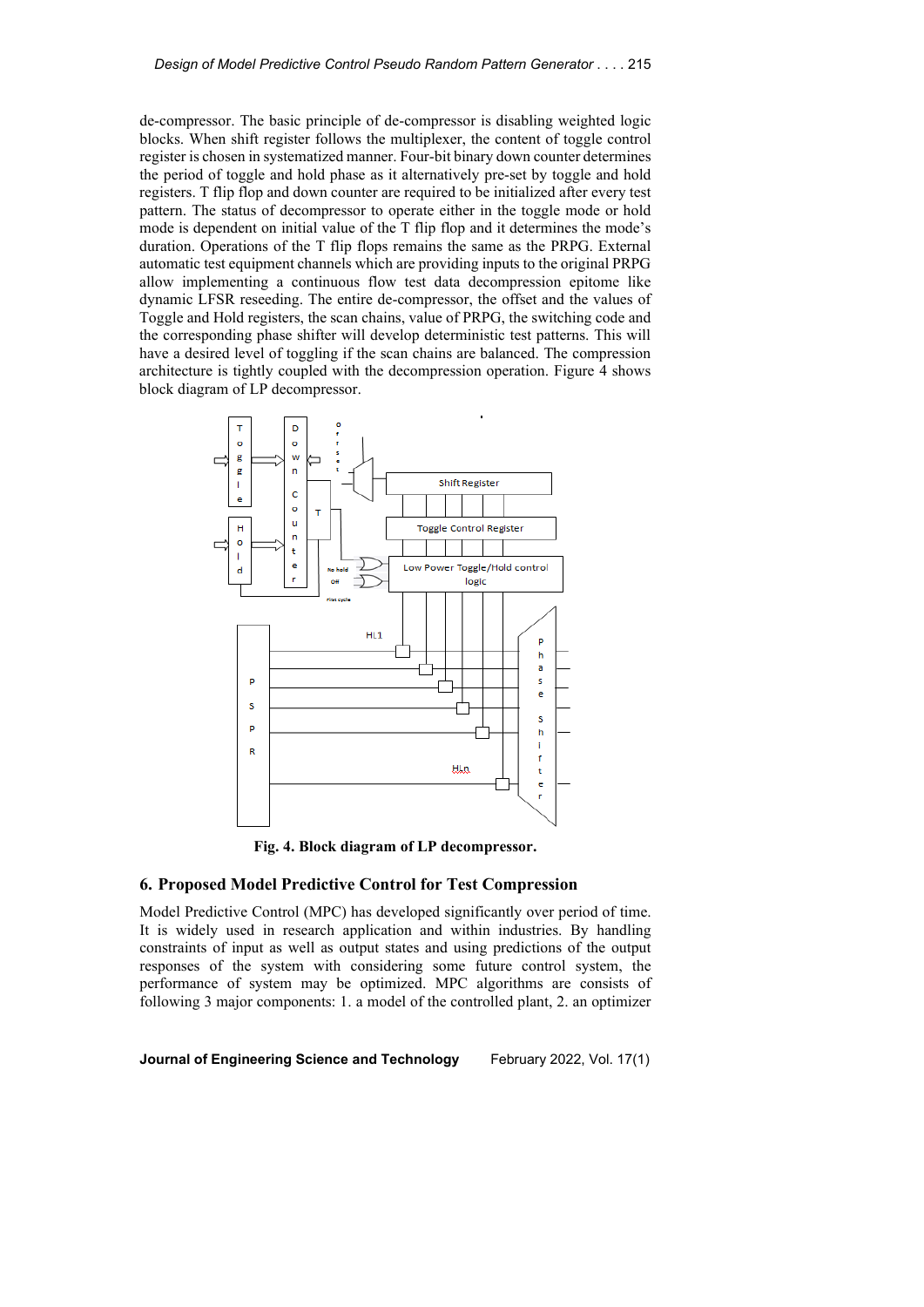which evaluates control actions by using an objective function with an optimization strategy, and 3. a predictor which computes the future changing behaviour of the plant output or controlled variable. In this paper, we have incorporated an introduction to the application of MPC within BIST for the purpose of test compression to decrease the power consumption and area utilization of system. Figure 5 shows basic block diagram of model predictive control system. Output responses are generated by considering past and present inputs and reference signatures of the system responses. Optimizer is control logic for taking action based on present and past input signals and output signals.



**Fig. 5. Block diagram of model predictive control.**

This technique uses model predictive approach for reducing the test size and thus the power utilisation is minimized.

Figure 6 shows block diagram for Model predictive control for test pattern compression. CUT is 8-bit ALU to which test patterns are applied. The response of CUT is compared with the results of reference signature generator. ALU performs the arithmetic and logical operations. Operations of ALU are selected by using select lines. If 1000 test patterns for addition operation are tested successfully then, multiplication operation is not tested by the system. It will move towards next operation. This will decrease the test duration and consumption of power of the system. This technique can be applied to the circuits also by identifying redundant test conditions so that it compresses testing procedure and minimizes power consumption.





Algorithm/Process flow for test compression procedure using MPC:

- i. Generate random test patterns.
- ii. Test patterns are applied to the CUT and reference signature generator.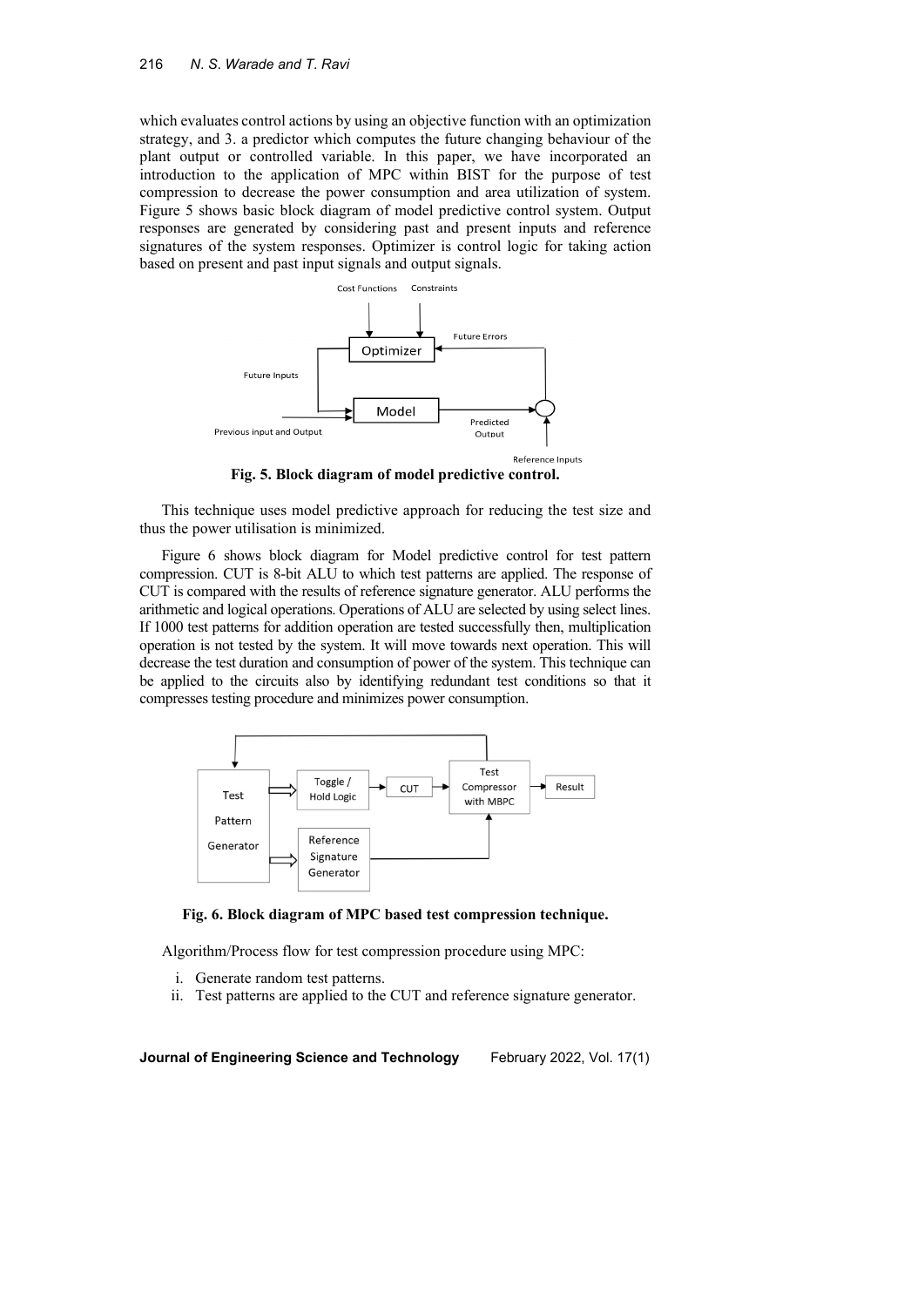- iii. Compare response of reference signature generator and response of CUT.
- iv. If equal toggle/hold logic operates in HOLD mode and avoid sending test patterns to CUT to test other redundant operation of CUT.
- v. If NOT equal toggle/hold logic operates in TOGGLE mode and sends test pattern to CUT to test other operation of CUT.

The 8-bit ALU is tested using the circuit under test, which performs 8 operations including arithmetic and logical operation based on 3 bits select signal 'op'. As shown in Table 2 for test sequence '000' ALU performs addition operation and for '001' it performs multiplication operation. Test compressor using MPC block checks the test patterns and their response. If responses are matched then flag is set. After checking 1000 samples of addition operation flag is checked, if it is set that means tests are passed for 1000 test patterns then multiplication operation is not tested as it depends on addition operation and hence redundant. Then test other nonredundant operations and generates the results. In this process as redundant operations are not tested testing time is decreased and power consumption is also minimised as test patterns are in hold mode for the redundant operations of CUT.

| Sequence | Operation           |
|----------|---------------------|
| 000      | Addition            |
| 001      | Multiplication      |
| 010      | Subtraction         |
| 011      | Division            |
| 100      | Logical shift left  |
| 101      | Logical shift right |
| 110      | Rotate left         |
| 111      | Rotate right        |

**Table 2. Arithmetic and logic unit operations.**

# **7. Results and Discussion**

The PRESTO based PRPG has analysed in Xilinx platform. The proposed low power model predictive control for test compression system has designed and developed. Hardware realization of the system is performed on Xilinx's Spartan6xl6slx4-3TG144 device. Figures 7 and 8 show RTL schematic basic PRESTO generator with random data generator and phase shifter output psout.



**Fig. 7. RTL schematic of basic PRESTO generator.**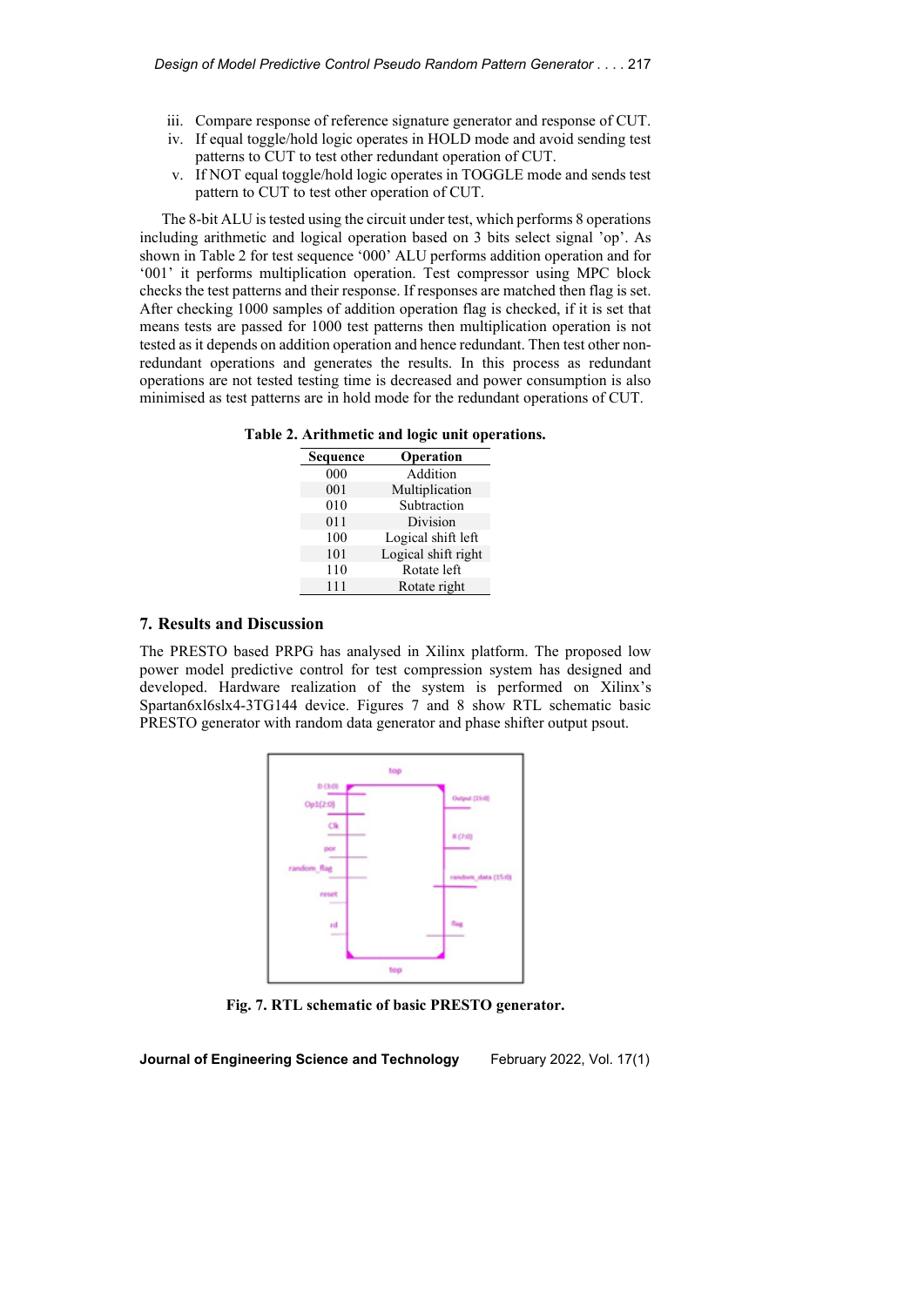

**Fig. 8. RTL detailed schematic of basic PRESTO generator.**

Device utilization summary of basic PRESTO generator is shown Table 3**,** which gives the PRESTO generator.

| Table 3. Device utilization summary of basic PRESTO generator. |  |  |  |
|----------------------------------------------------------------|--|--|--|
|----------------------------------------------------------------|--|--|--|

| <b>Parameters</b>                 | Used | Available | Utilization (%) |
|-----------------------------------|------|-----------|-----------------|
| <b>Number of Slice Registers</b>  | 74   | 4800      |                 |
| <b>Number of Slice LUTs</b>       | 42   | 2400      |                 |
| <b>Number used as Logic</b>       | 42   | 2400      |                 |
| Number with an unused Flip Flop   | 15   | 89        | 20              |
| Number with an unused LUT:        | 47   | 89        | 24              |
| Number of fully used LUT-FF pairs | 27   | 89        | 55              |
| <b>Number of bonded IOBs</b>      | 27   | 102       | 26              |
| <b>Number of BUFG/BUFGCTRLs</b>   |      | 16        |                 |

Power utilization of basic PRESTO generator is shown in Table 4. It describes the static and dynamic power consumption of basic PRESTO generator. Table 4 shows power utilization summary. It includes static power and dynamic power. It is observed that power consumption is minimum for model prediction control test compressor. Device utilization summary of fully operational PRESTO generator is shown in Table 5 number of input output pins, flip-flops, LUTs used for designing PRESTO generator.

Figures 9 and 10 show RTL schematic of fully operational version of PRESTO generator which shows input and output pins of fully operational.

**Table 4. Power utilization summary.**

| Table 4. Power utilization summary. |        |                            |                          |                                |
|-------------------------------------|--------|----------------------------|--------------------------|--------------------------------|
| Methodology                         |        | <b>Total Power</b><br>(mW) | Dynamic<br>Power<br>(mW) | <b>Static</b><br>Power<br>(mW) |
| <b>Fully operational PRESTO</b>     |        | 150.64                     | 135.04                   | 15.60                          |
| LP-<br>188.50<br>Decompressor       | 172.95 | 15.55                      |                          |                                |
| <b>MPC</b>                          |        | 110.64                     | 95.96                    | 14.68                          |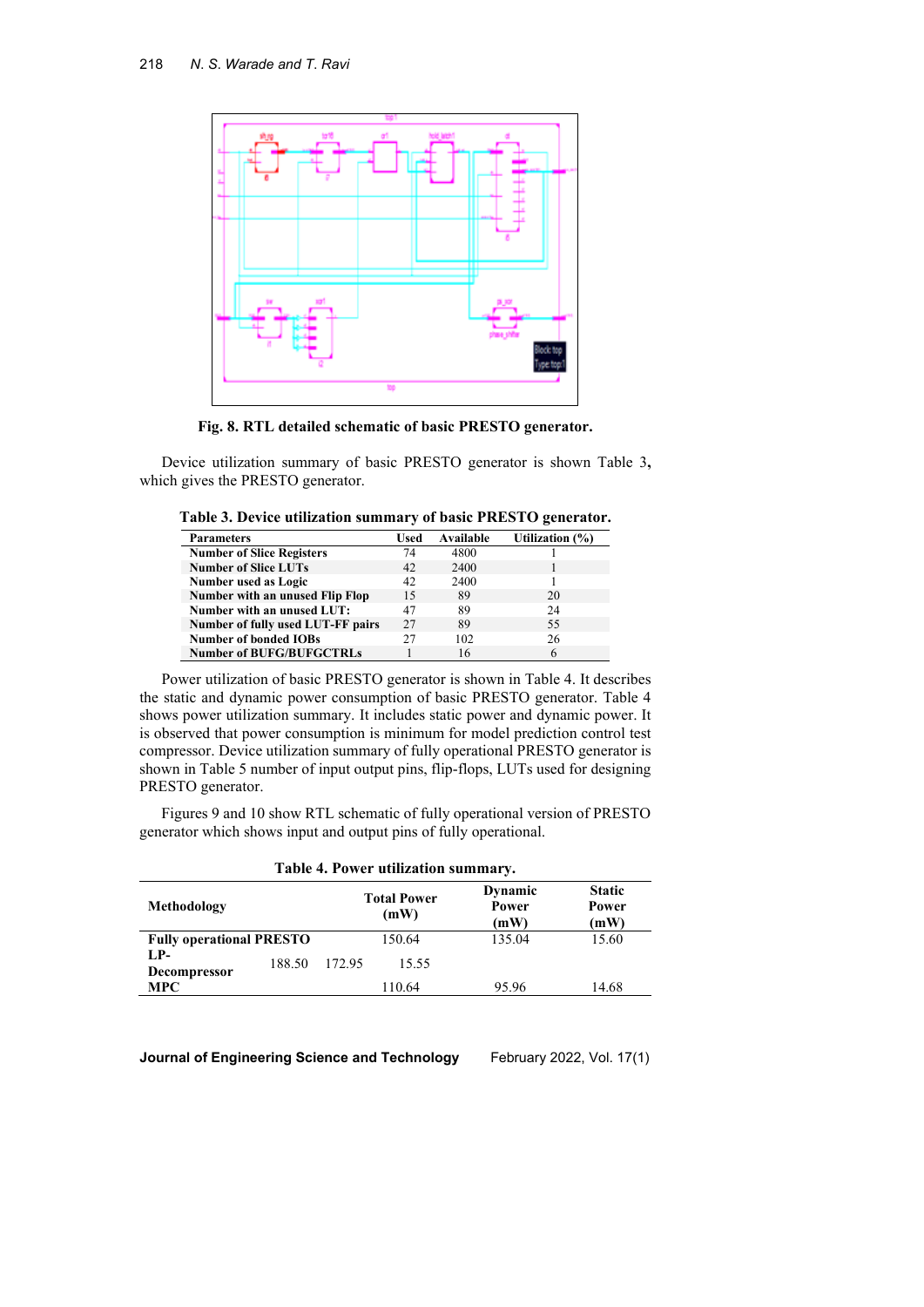| <b>Parameters</b>                 | Used | Available | Utilization $(\% )$ |
|-----------------------------------|------|-----------|---------------------|
| <b>Number of Slice Registers</b>  | 52   | 4800      |                     |
| <b>Number of Slice LUTs</b>       | 38   | 2400      | $\theta$            |
| Number used as Logic              | 38   | 2400      |                     |
| Number with an unused Flip Flop   | 10   | 17        | 5                   |
| Number with an unused LUT:        | 24   | 17        | 88                  |
| Number of fully used LUT-FF pairs | 28   | 17        | 5                   |
| <b>Number of bonded IOBs</b>      | 27   | 102       | 26                  |
| <b>Number of BUFG/BUFGCNTRLS</b>  |      | 16        | 6                   |
| <b>Number of DSP4A1s</b>          |      |           | 37                  |





**Fig. 9. RTL schematic of fully operational PRESTO.**



**Fig. 10. RTL schematic of fully operational version of PRESTO generator.**

Figures 11 and 12 show RTL schematic of basic PRESTO generator with random data generator and phase shifter output psout, which is applied as input to the CUT (ALU). Device utilization summary of LP-Decompressor is as shown in Table 6.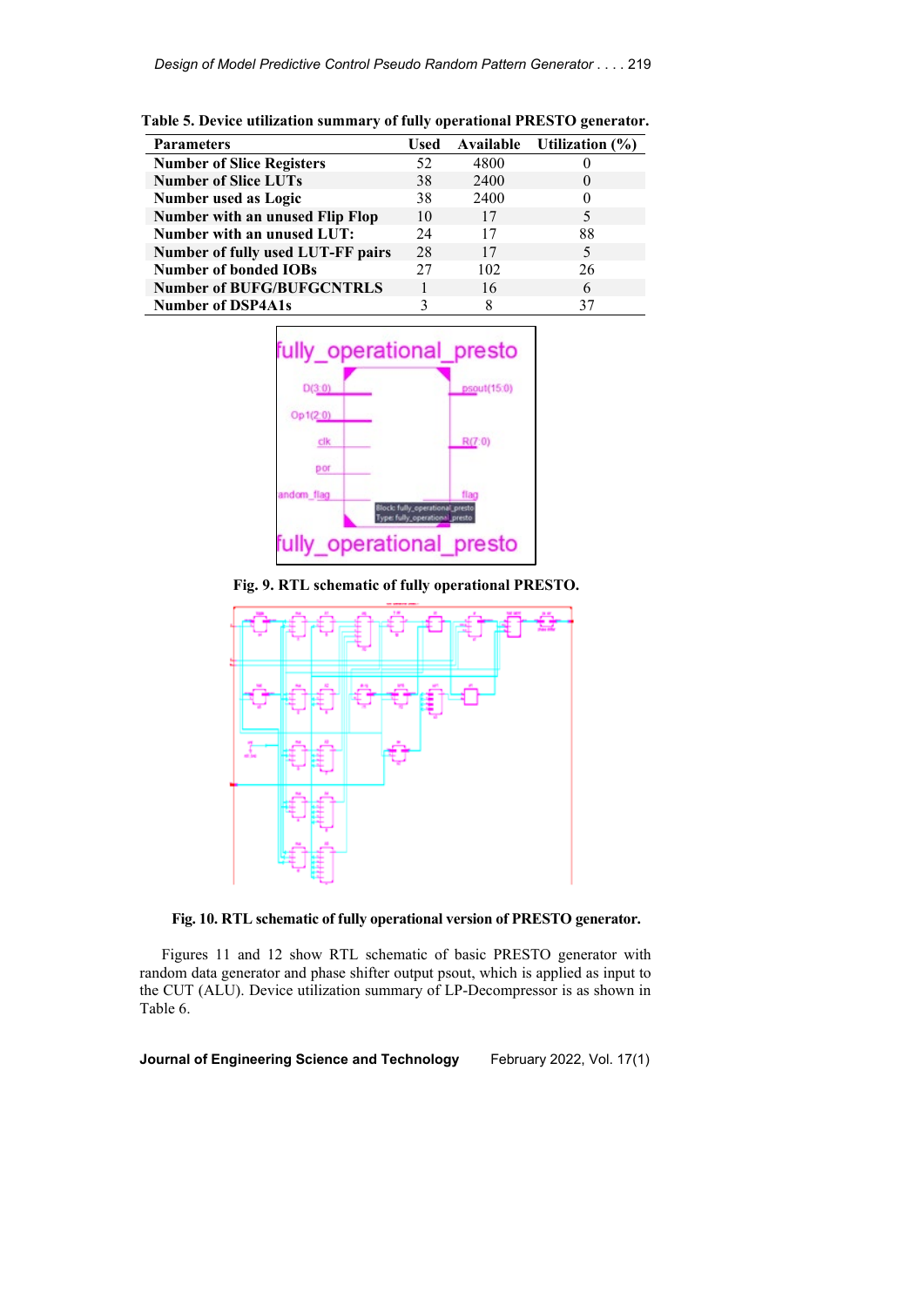

**Fig. 11. RTL schematic of LP-Decompressor.**



**Fig. 12. RTL schematic of LP-decompressor.**

|  |  |  |  |  | Table 6. Device utilization summary of LP-decompressor. |
|--|--|--|--|--|---------------------------------------------------------|
|--|--|--|--|--|---------------------------------------------------------|

| <b>Parameters</b>                 | Used | Available | Utilization (%) |
|-----------------------------------|------|-----------|-----------------|
| <b>Number of Slice Registers</b>  | 66   | 4800      |                 |
| <b>Number of Slice LUTs</b>       | 52   | 2400      |                 |
| Number used as Logic              | 52   | 2400      | 2               |
| Number with an unused Flip Flop   | 19   | 85        | 22.             |
| Number with an unused LUT:        | 33   | 85        | 38              |
| Number of fully used LUT-FF pairs | 33   | 85        | 38              |
| <b>Number of bonded IOBs</b>      | 61   | 102       | 59              |
| <b>Number of BUFG/BUFGCNTRLS</b>  |      | 16        | 6               |
| <b>Number of DSP4A1s</b>          |      |           | 37              |

Figure 13 shows the simulation output of MPC test compressor and Fig. 14 shows RTL schematic of MPC test compressor. Device utilization summary of model predictive control test compressor is shown in Table 7.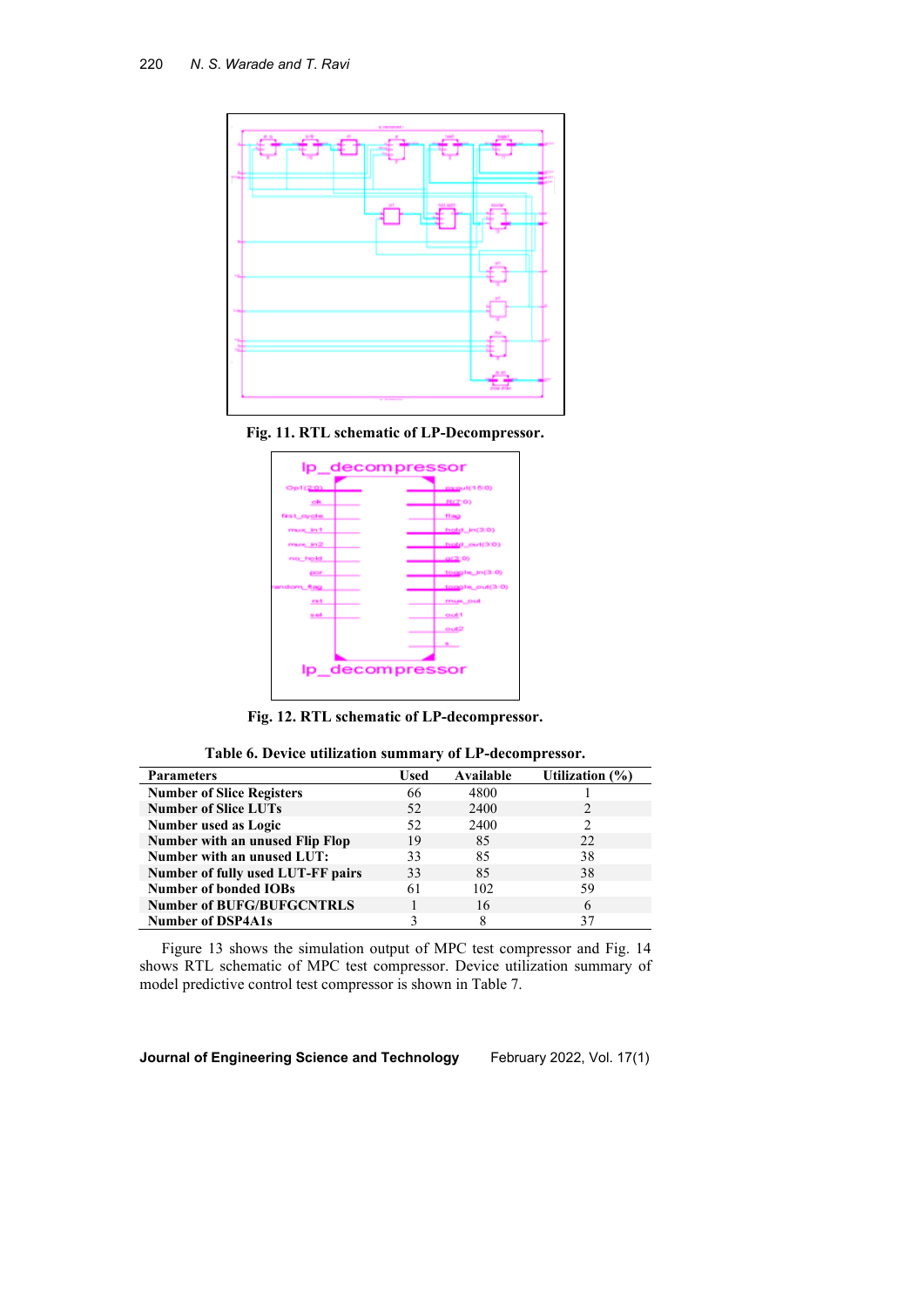

**Fig. 13. Simulation output of MPC test compressor.**



**Fig. 14. RTL schematic of MPC test compressor.**

| Table 7. Device utilization summary of MPC test compressor. |  |  |
|-------------------------------------------------------------|--|--|
|-------------------------------------------------------------|--|--|

| <b>Parameters</b>                 | Used          | Available | Utilization $(\% )$ |
|-----------------------------------|---------------|-----------|---------------------|
| <b>Number of Slice Registers</b>  | 16            | 4800      |                     |
| <b>Number of Slice LUTs</b>       | $\mathcal{D}$ | 2400      | $\theta$            |
| Number used as Logic              |               | 2400      | 0                   |
| Number with an unused Flip Flop   |               | 17        |                     |
| Number with an unused LUT:        | 15            | 17        | 88                  |
| Number of fully used LUT-FF pairs |               | 17        | 5                   |
| <b>Number of bonded IOBs</b>      | 19            | 102       | 18                  |
| <b>Number of BUFG/BUFGCTRLs</b>   |               | 16        | h                   |

Table 8 shows the result comparison of existing system and the results of Wang and Gupta [24] and Jagadeesh and Swamy [25] with proposed system.

| Table 8. Result comparison.  |                         |                                |                                  |  |
|------------------------------|-------------------------|--------------------------------|----------------------------------|--|
| Parameter                    | Existing<br>System [25] | <b>Existing system</b><br>[26] | <b>Proposed</b><br><b>System</b> |  |
| <b>Power Consumption (W)</b> | 0.089                   | 0.088                          | 0.110                            |  |
| Path Delay (ns)              | 7.061                   | 7.183                          | 7.528                            |  |
| No. of slices (CLB)          | 10                      | 14                             | 42                               |  |
| <b>Frequency (MHz)</b>       | 141.6                   | 139.2                          | 132.84                           |  |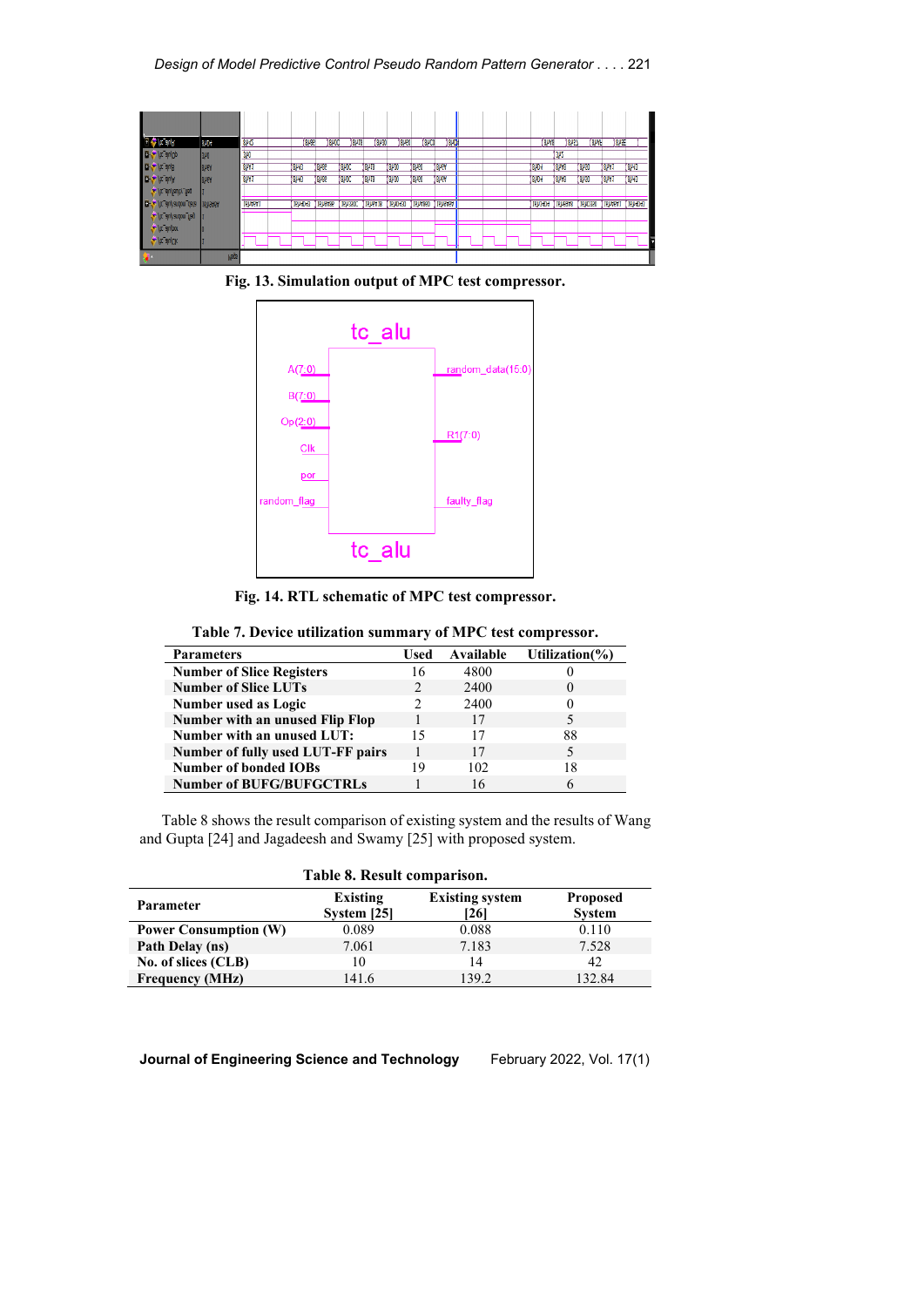In Table 8, the existing system was implemented for 3-bit input data (i.e., for 8 combinations) and their power consumption was 0.089 and 0.088 W respectively. In the proposed system, the power consumption is 0.110 W, because of 16-bit (i.e., for 65,536 combinations) input data. This shows that our system is more efficient in terms of power consumption. Also, it is more efficient in terms of operating frequency.

# **8. Conclusions and Future Scope**

Experimental results of model based predictive control test compressor are compared with PRESTO LP PRPG. The proposed generator permits loading scan chains with the test patterns with low transition test patterns considerably reduce the power dissipation. The power consumption and area utilization of the system is lesser than the PRESTO, fully operational PRESTO and LP-decompressor. Thus, the proposed Model predictive control test compression method helps to reduce testing time by skipping the redundant operations of the CUT, thereby reducing the power dissipation during testing.

# **Abbreviations**

| <b>BIST</b>   | <b>Built In Self Test</b>                  |
|---------------|--------------------------------------------|
| <b>CUT</b>    | Circuit Under Test                         |
| LP PRPG       | Low Power Pseudo Random Pattern Generator. |
| MPC.          | Model Predictive Control                   |
| <b>PRESTO</b> | Preselected Toggling                       |

### **References**

- 1. [Girard,](https://www.researchgate.net/scientific-contributions/5937047_Patrick_Girard?_sg%5B0%5D=V9ik6LHyf_h53K9VTeafIPwjrZBdC0a8muOgr9ReXkb4znlCQBHPR6pf5-X9I37sTWVBGCE.IpMc6A0ygvrAn76VGvsICLEeL3FB059Xqa-jPbXV52p_TGRtJZAy4udYb3RQEYQpinQ-yVoNVnFFrhtlyzMpkQ&_sg%5B1%5D=jpBc2jCXJrAWS-d4Taxo5W7g7l0YoEWsQ_ZXDCAVExkSnBZuje_l-gTBctifAx6RbnX4RHU.Eg64_WhU3Dyo8YfcXafns6W62fMFq2a9R1ztbnA56xc5CLRP-kjsa0kW0Q78DEQ1zTwErKUepKfTXBcSg9ck5Q) P. (2002). Survey of low-power testing of VLSI circuits. *IEEE Design and Test of Computers*, 19(3): 82-92.
- 2. Filipek, M.; Mrugalski, G.; Mukherjee, N.; Nadeau-Dostie, B.; Rajski, J.; Solecki, J.; and Tyszer, J. (2016). Low-power programmable PRPG with test compression capabilities. *IEEE Transactions on Very Large Scale Integration* (*VLSI*) *Systems*, 23(6), 1063-1076.
- 3. Balabarathi, P.; and Sathyah, S.V. (2016). Built in test compression capabilities in programmable PRPG. *International Journal of Engineering Research & Technology* (*IJERT*), 4(16), 1-5.
- 4. Chatterjee, M.; and Pradhan, D.K. (1995). A novel pattern generator for nearperfect fault-coverage. *Proceedings of* 13*th IEEE VLSI Test Symposium*, *Princeton*. NJ, USA, 417-425.
- 5. Kim, Y.; Yang, M.H.; Lee, Y.; and Kang, S. (2005). A new low power test pattern generator using a transition monitoring window based on BIST architecture. 14*th Asian Test Symposium* (*ATS'*05), 230-235.
- 6. Li, L.; and Chakrabarty, K. (2005). Hybrid BIST based on repeating sequences and cluster analysis design. *Design*, *Automation and Test in Europe*. Munich, Germany, 1142-1147
- 7. Sreelakshmi, A.; and Reddy, G.J. (2018). Design of weighted pseudorandom test pattern generation for BIST implementation using low power. *International Journal of Scientific Research in Computer Science*, *Engineering and Information Technology*, 3(5), 1016-1022.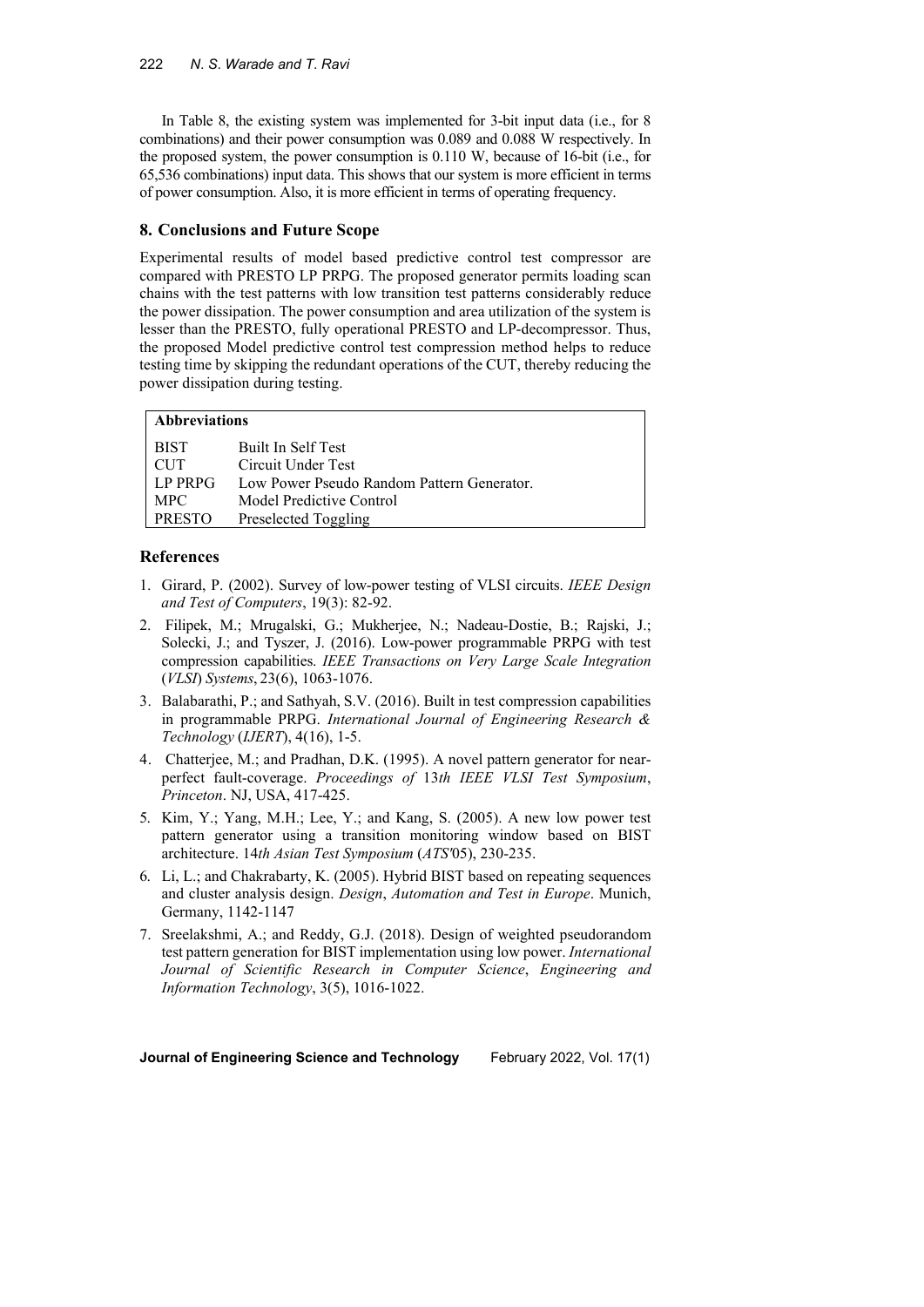- 8. Sarkar, T.; and Pradhan, S.N. (2018). Test power reduction by simultaneous don't care filling and ordering of test patterns considering pattern dependency. *International Journal of Engineering*, *TRANSACTIONS B: Applications*, 31(5), 752-758.
- 9. Nagma, P.; Ramachandran, S.; and Sathishkumar, E (2018). Fault testing and diagnosis of SRAM based FPGA using built-in-self-test-architecture. *International Journal of Trend in Scientific Research and Development* (*IJTSRD*), 2(2), 717-730.
- 10. Krishna, C.V.; and Touba, N.A. (2002). Reducing test data volume using LFSR reseeding with seed compression. *Proceedings of International Test Conference*. MD, USA, 321-330.
- 11. Abu-Issa, A.S.; and Quigley, S.F. (2008). Bit-swapping LFSR for low-power BIST. *Electronics Letters*, 44(6), 401-402.
- 12. Girard, P.; Landrault, C.; Pravossoudovitch, S.; Virazel, A.; and Wunderlich, H.J. (2002). High defect coverage with low-power test sequences in a BIST environment. *IEEE Design & Test of Computer*, 19(5), 44-52.
- 13. Gerstendorfer, S.; and Wunderlich, H.-J. (1999). Minimized power consumption for scan-based BIST. *In Proceedings of International Test Conference*, 77-84.
- 14. Gherman, V.; Wunderlich, H.-J.; Vranken, H.; Hapke, F.; Wittke, M.; and Garbers, M. (2004). Efficient pattern mapping for deterministic logic BIST. *In Proceedings of International Test Conference*, 48-56.
- 15. Srinivasan, S.; Swaminathan, G.; Aylor, J.H.; and Mercer, M.R. (1993). Algebraic ATPG of combinational circuits using binary decision diagrams. *Proceedings ETC* 93 *Third European Test Conference*. Rotterdam, Netherlands, 240-248.
- 16.Jas, A.; Krishna, C.V.; and Touba, N.A. (2004) Weighted pseudorandom hybrid BIST. *IEEE Transactions on Very Large Scale Integration* (*VLSI*) *System*, 12(12), 1277-1283.
- 17. Girard, P.; Wen, X.; and Touba, N. (2007). *Low Power Testing*. In *System-onchip test architectures*: *Nanometer Design for Testability*. The Morgan Kaufmann Series in Systems on Silicon - Elsevier.
- 18. Girard, P.; Guiller, L.; Landrault, C.; and Pravossoudovitch, S. (1999). A test vector inhibiting technique for low energy BIST design. *Proceeding of* 17*th IEEE VLSI Test Symposium* (*VTS*), 407-412.
- 19. Mulani, A.O.; and Mane, P.B. (2017). Watermarking and cryptography based image authentication on reconfigurable platform. *Bulletin of Electrical Engineering and Informatics*, 6(2), 181-187.
- 20. Mulani, A.O.; and Mane, P.B. (2016). Area efficient high-speed FPGA based invisible watermarking for image authentication. *Indian Journal of Science and Technology*, 9(39), 1-6.
- 21. Girard, P.; Guiller, L.; Landrault, C.; Pravossoudovitch, S.; and Wunderlich, H.J. (2001). A modified clock scheme for a low power BIST test pattern generator. *Proceeding of* 19*th IEEE VLSI Test Symposium* (*VTS*), 306-311.
- 22. Mulani, A.O.; and Mane, P.B. (2017). An efficient implementation of DWT for image compression on reconfigurable platform *International Journal of Control Theory and Applications*, 10(15), 1-7.